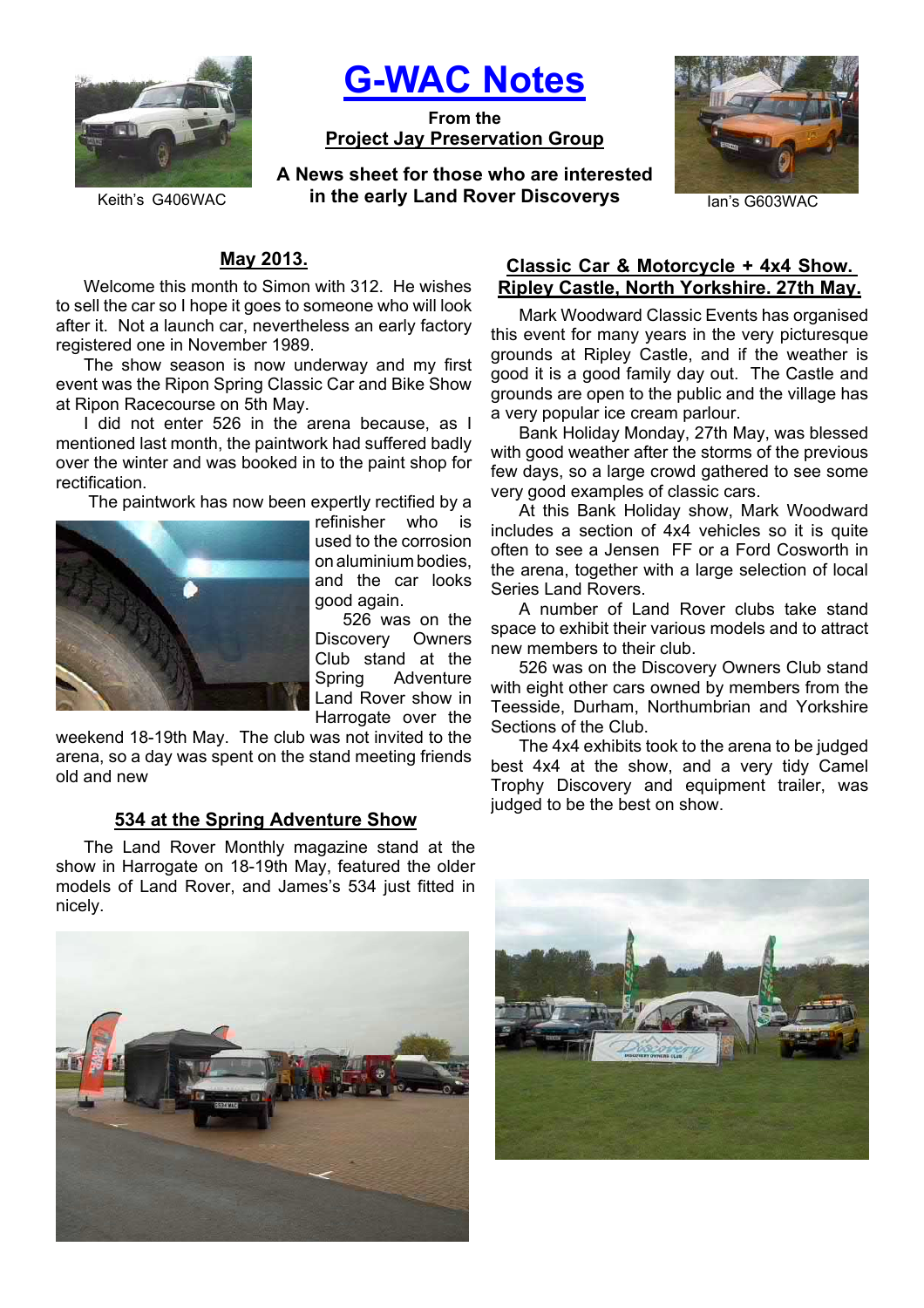## **Our pre pro 5-door. G513DHP**

Due to a change of employment, Graham has had to remove the car from the coach depot at Nottingham, so is now in my possession in North Yorkshire.

I am able to carry out the mechanical work but not able to do the tinwork. I have therefore enlisted the help of a local independent Land Rover specialist to repair/replace the sills and inner wings as necessary.



The rear floor is holed in a few places and would patch, but as I have a new floor in stock, and they are not difficult to replace, it will be easy to give the chassis a good scrape and paint when the old floor is out.

 The rear seatbelt mounts have rotted away, a usual place, but with the hole cut back to good metal, a new piece of steel plate can easily be joggled round the edge and welded in, and a new seatbelt-mounting nut welded to a new doubler under the new steel.

The goal for this year is to get the car to MoT standard and fully serviced, oils and filters changed etc. The tidying up and work on the paint can then be done next year ready for the 25th Birthday Party at Plymouth in October 2014.

Some space at the National Restoration Show, Stoneleigh Park, Warwickshire, has been booked for

Sunday October 27th, and we intend to exhibit the car there as work in progress. If it is not taxed for the road by that date, Graham has agreed to take it to the show by trailer.

There has been quite a bit of fibreglass patching on the driver's side inner wing, so that will be cut out and replaced with steel.



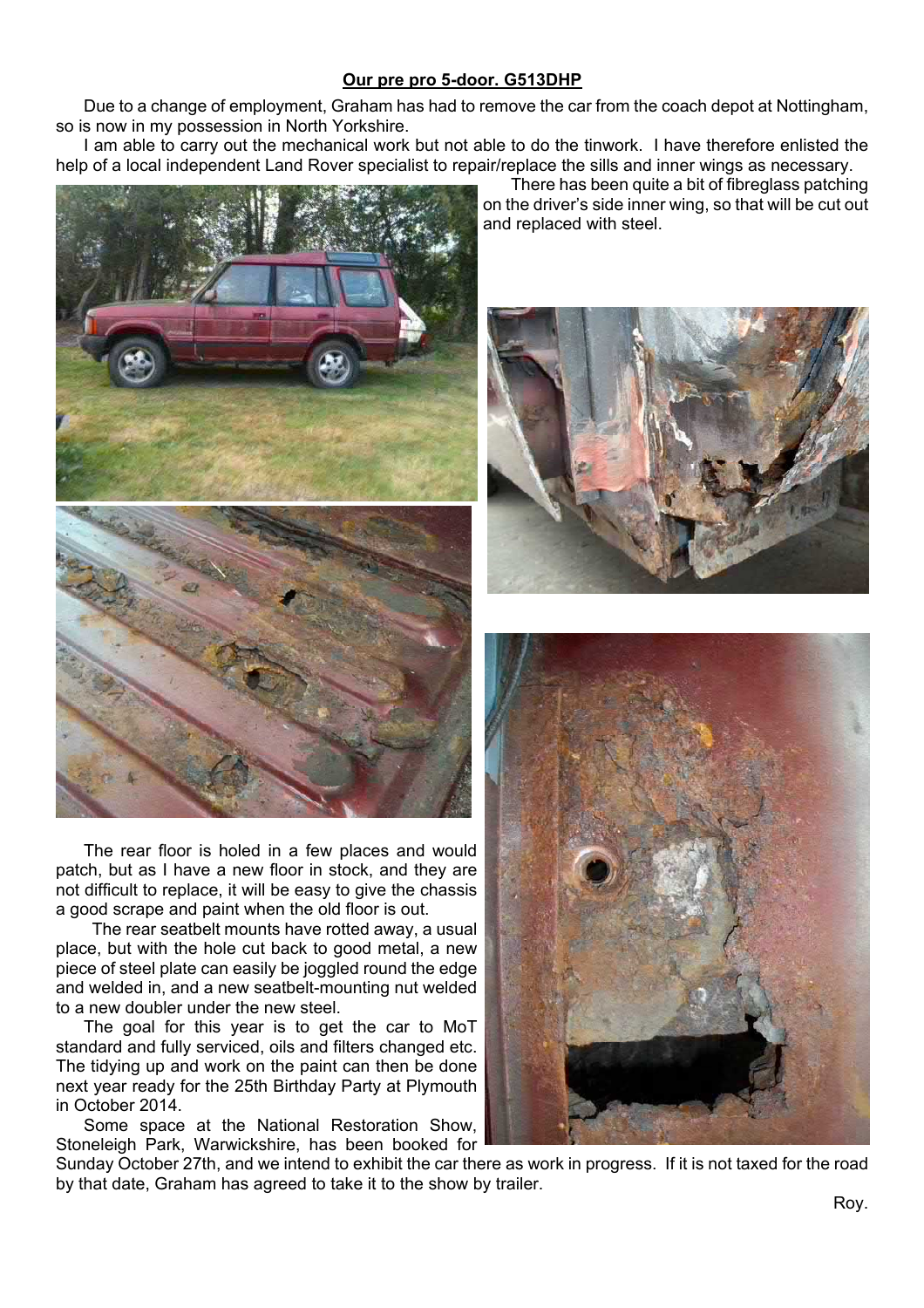## **G312WAC for sale**

We are a small country garage, near Sherbourne, on the Somerset/Dorset border, and have owned 312 since 1999, since which time it has been used for occasional towing of my hill-climb car and recovery work. Still in very original condition, except the radio/cassette player! Garaged/stored in a carport since in our ownership.

It's a V8 in Marseilles Blue with a triple pin stripe, V8 decal and small (relative to some) Discovery graphic on the bottom of the front wing. Now clocking at about 140 thousand miles



The original owners' manual along with a full service history are with the car. Tow pack (twin electrics), electric windows, matching blue cloth seats, twin sunroofs, tinted glass. Original mud flaps, and the jack and chock under the bonnet,

The rear seats haven't been down in years, the consequential loads have damaged two of the seat belt buckles, but I have found some on E Bay, so as any potential purchasers will have a bit more confidence with an MOT. There are two side fold up seats in the very rear and a roll up luggage cover.



Inner front wings have been welded at some stage and still look O.K. I can remember fitting a new alternator and headlamps. We replaced the steering box and rebuilt the front swivel housings many moons but not many miles ago. There is some fester/paint defect in front and behind the rear wheel arches (both sides), the original steel wheels now need a repaint, all other paint is pretty good

The engine/trans are quiet and drive quite smoothly, but hasn't moved for about eight months. It currently has no MOT. I have put a battery on it and it runs very well. If someone wants it with an MOT, that's probably fine, but will require me to find some time to do it.

So if anyone is looking for a painfully original G-WAC that needs a bit of paint and TLC, but no major repairs, this could be the one.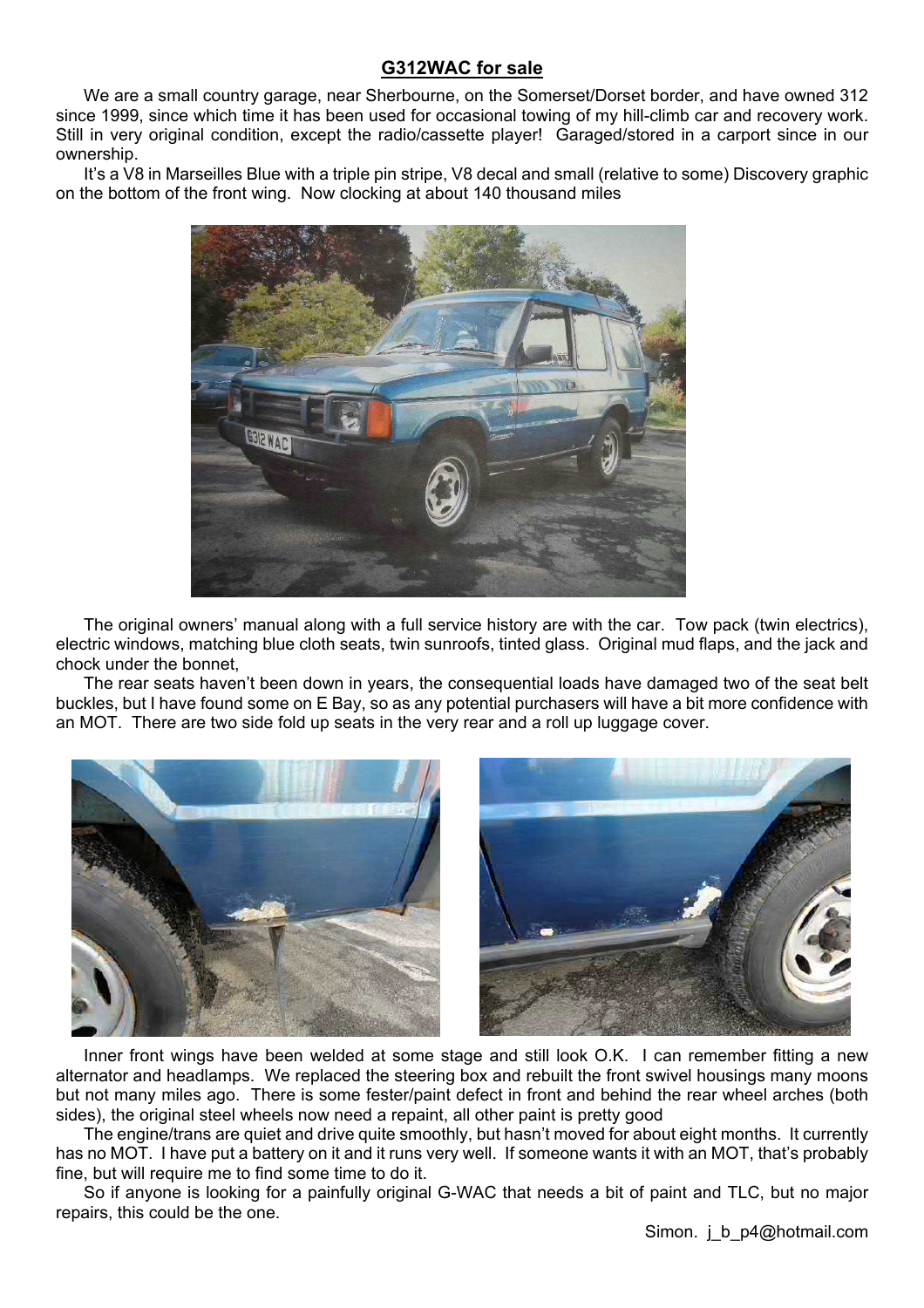# **The 24th Birthday Party Weekend.**

The Discovery Owners Club have once again planned a Birthday Weekend at Plymouth for the weekend of 17th -19th October, and will raise money for a couple of charities. And the best bit is that with the exception of food, fuel and accommodation the weekend is FREE.

The timetable is as follows: -

Friday 11th October 2013

Optional scenic drive meeting up at the Butchers Arms, St. Ive at approx 1000 hrs driving non damaging lanes over Bodmin moor and across to the North Cornwall Coast getting to Bude at approximately 1600 hrs. There will also be a green laning run in the afternoon; this is for drivers who don't mind getting a few scratches. Meeting at The Butchers Arms, St Ive at approx 1200.hrs. On completion of the 1200 hrs green laning, there will be the option of joining up for a drive down into Looe for something to eat followed by the evening green laning.

Saturday 12th October 2013

It's competition time. As part of the celebration on the Hoe there will be a fun competition. Certificates and maybe a small prize for those judged to be the best in the 10 categories.

The categories are

1. Travelled furthest for the weekend (if you would like to enter this competition please put the distance on the registration form)

- 2. Best / most modifications
- 3. Muddiest
- 4. Best D1 89-94 (200tdi shape)
- 5. Best D1 94-98 (300tdi shape)
- 6. Best D2
- 7. Best D3/4
- 8. Best special edition
- 9. Biggest lift kit

10. Best runt (any non Discovery Land Rover)

The Party will gather on Plymouth Hoe on Saturday 12th October from 1000 hrs until 1300hrs. Yes; Free parking in a Big City! This gives everyone a chance to register, catch up with old friends; and then pop down into the City of Plymouth, which is a 10 to 15 minute walk, once here you can grab a late breakfast or a big hearty lunch. Plymouth like any big City has an abundance of fast food outlets, good restaurants and a Pannier Market. Another area to visit is the Barbican; this is the old Fishing Port of the City. Home to the Aquarium, gift shops and even more eating houses; this again is a 10 to 15 minute walk. The Hoe must be clear of all vehicles by approximately 1315 hrs.

After leaving the Hoe, the party will travel via the Torpoint Ferry and drive to Mt Edgcumbe, with a stop along the way to let people catch up and to take photo's etc. On arrival at Mt. Edgcumbe, their smaller Tea Shop will be open for refreshments. At approx 1530.hrs will commence the tour of Mt. Egdcumbe grounds and the Deer Park, which is not normally opened to the public. This involves light, non-damaging off road driving.

Evening Social and Charity Raffle will take place at the Windy Ridge Eating House, Trerulefoot, Saltash, PL12 5BJ. Doors will open at approx 1900 hrs. The Evening Meal will be a carvery.

The nearest accommodation to this is the Travelodge in Saltash and or the Liskeard Tavern, Premier Inn, both about five miles away.

Sunday 13th October 2013

0930 hrs will be the meeting time at the car park TESCO Store, Lee Mill, from here a convoy will head straight down to the Steam Railway at Buckfastleigh. This should give people plenty of time to look around the Station, catching the train and spending some time at Totnes. For those who do not wish to take the train to Totnes, there is an otter and butterfly sanctuary adjacent to the station.

At approx 1400.hrs the convoy will commence the drive across Dartmoor to the Two Bridges Hotel, reaching here at 1500.hrs. Time for a pint or a Cream Tea and to say our fond farewells.

Lee.

**PETER JAMES** INSURANCE. 772 Hagley Road West, Oldbury, West Midlands. B68 0PJ. Telephone:0121 506 6040. www.peterjamesinsurance.co.uk

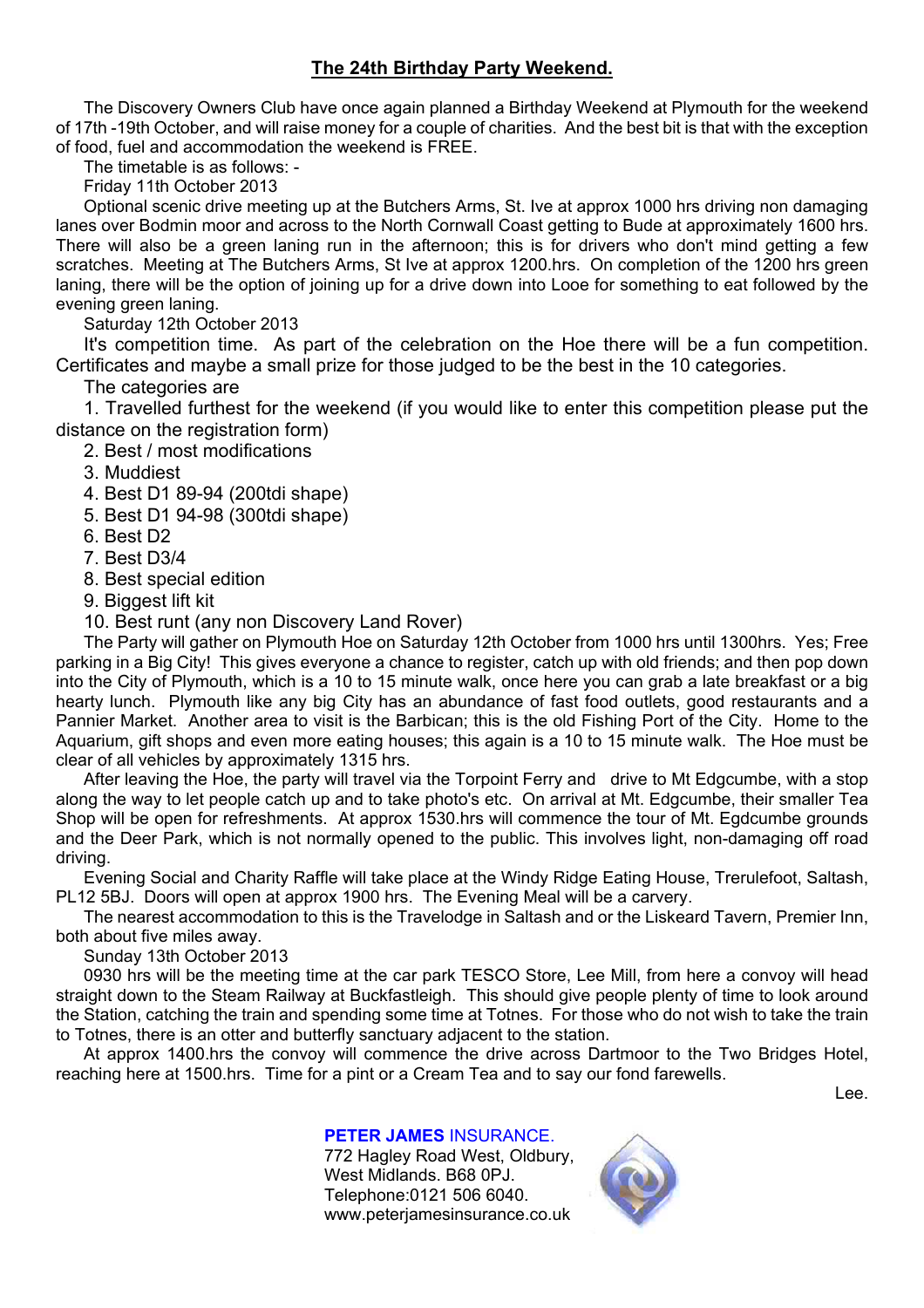# **Details of Land Rover Shows and other events in 2013.**

| June                         |                                                                   |
|------------------------------|-------------------------------------------------------------------|
| Saturday 15th & Sunday 16th. | Dunsfold Land Rover Show,                                         |
| Saturday 22nd & Sunday 23rd. | Bristol & West Land Rover Show, The Royal Bath & West Showground, |
|                              | Shepton Mallet, Somerset.                                         |
| July                         |                                                                   |
| Friday 26th to Sunday 28th.  | LRO Billing, Billing Aquadrome, Northamptonshire. NN3 9DA         |
|                              |                                                                   |
| <b>August</b>                |                                                                   |
| Saturday 24th & Sunday 25th. | Eastnor Land Rover Show, The Deer Park, Eastnor Castle, Ledbury,  |
|                              | Herefordshire, HR8 1HL.                                           |
| <b>September</b>             |                                                                   |
| Saturday 7th & Sunday 8th.   | LRO Peterborough, East of England Showground, Peterborough.       |
|                              |                                                                   |
| October                      |                                                                   |
| Sunday. Date TBA             | London to Brighton Land Rover Run.                                |
| Saturday 12th & Sunday 13th. | Discovery 24th Birthday Party, Plymouth Hoe and surrounding area, |
|                              | Plymouth, Devon                                                   |
| Sunday 27th                  | National Restoration Show. Stoneleigh Park, Warwickshire.         |
|                              |                                                                   |

Other dates to add when known. Graham control with the control of the control of the control of the control of the control of the control of the control of the control of the control of the control of the control of the co

## **For sale. The Discovery Owners Club 5-door pre-pro.**



Ee-ack, as it is known, has been to many shows in the past, towing the club's trailer containing the show marquee and merchandise.

The Committee have agreed that because of the ongoing costs and lack of suitable storage pace, it should be sold to a member of the club.

G226EAC is a 1990 V8i left-hand-drive in grey. Sealed bids over £1500 are being sought by the treasurer.

### **G-WAC Notes on websites**

**xxxxxxxxxxxxxxxxxxxxxxxxxxxxxxxxxxxxxxxxxxxxxxxxxxxxxxxxxxxxxxxxxxxxxxxxxxxxxxxxxxxxxxxxxxxxx Home of the Project Jay Preservation Group**

> More articles on Graham's website, **www.g-wacdiscoverys.net email4graham@tiscali.co.uk.**

### **xxxxxxxxxxxxxxxxxxxxxxxxxxxxxxxxxxxxxxxxxxxxxxxxxxxxxxxxxxxxxxxxxxxxxxxxxxxxxxxxxxxxxxxxxxxxx**

Brian Radford, of Northmead 4x4, is keeping up-to-date with a copy of the Notes on his website. All the back issues from the start in May 2007 are there.

He also has another website to advertise Classic Rallies and shows.

**www.northmead4x4.co.uk/gwac\_discoverys.htm**

**www.classicrallies.co.uk/index.htm**

Northmead Online www.northmead.co.uk



Compiled by Roy Preston. If anyone would like to contribute an article for these notes, or receive a copy, please email me at roy@g-wac.com or post your address to B R Preston, "Scawdel", Wormald Green, Harrogate, North Yorkshire, HG3 3PU. Phone 01765 677124. Mobile 07876 473714

Issue 70 May 2013